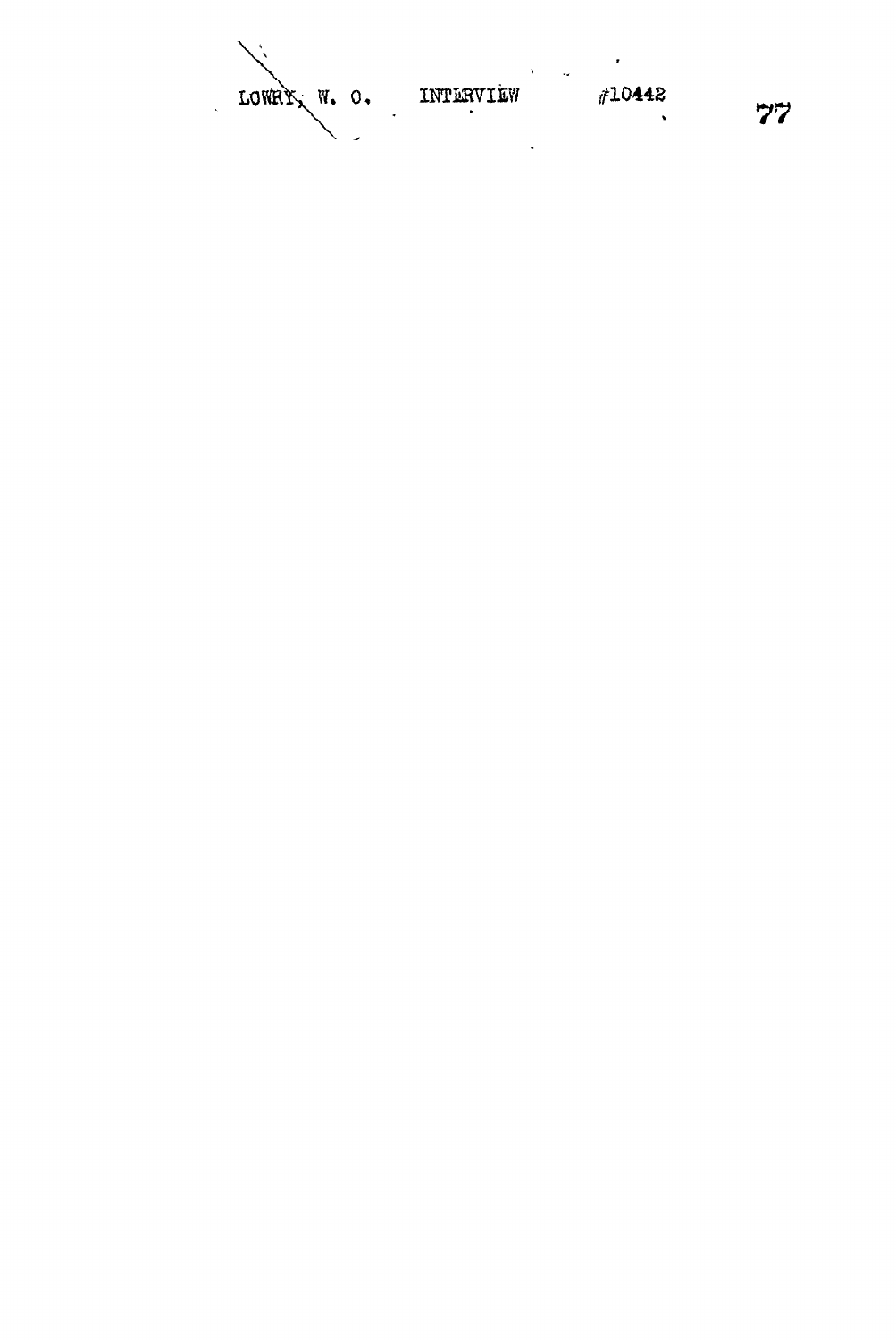| WORKS FROCRESS ADMINISTRATION<br>Indian-Pioneer History Project for Oklahoma. |                                                         |            |                               |
|-------------------------------------------------------------------------------|---------------------------------------------------------|------------|-------------------------------|
|                                                                               | LOWRY, W. O.                                            | INTERVIEW. | 10442.                        |
|                                                                               |                                                         |            |                               |
|                                                                               | Field Worker's name Ruby Wolfenbarger.                  |            |                               |
|                                                                               | This report made on (date) _______ April 13, 1938.      |            | 193                           |
|                                                                               |                                                         |            |                               |
| ı.                                                                            |                                                         |            |                               |
| 2.                                                                            |                                                         |            |                               |
|                                                                               | 3. Residence address (or location) Sentinel.            |            |                               |
|                                                                               | DATE OF BIETH: Month . October Day 12 Year 1871.        |            |                               |
| 5. Place of birth Mississippi.                                                |                                                         |            |                               |
|                                                                               |                                                         |            |                               |
| 6.                                                                            | Name of Father John Lowry . Place of birth Mississippi. |            |                               |
|                                                                               | Other information about father                          | Farmer.    |                               |
|                                                                               | Name of Mother _______ Etta Reeves.                     |            | . Place of birth Mississippi. |
| 7.                                                                            |                                                         |            |                               |
|                                                                               | Other information about mother                          | Housewife. |                               |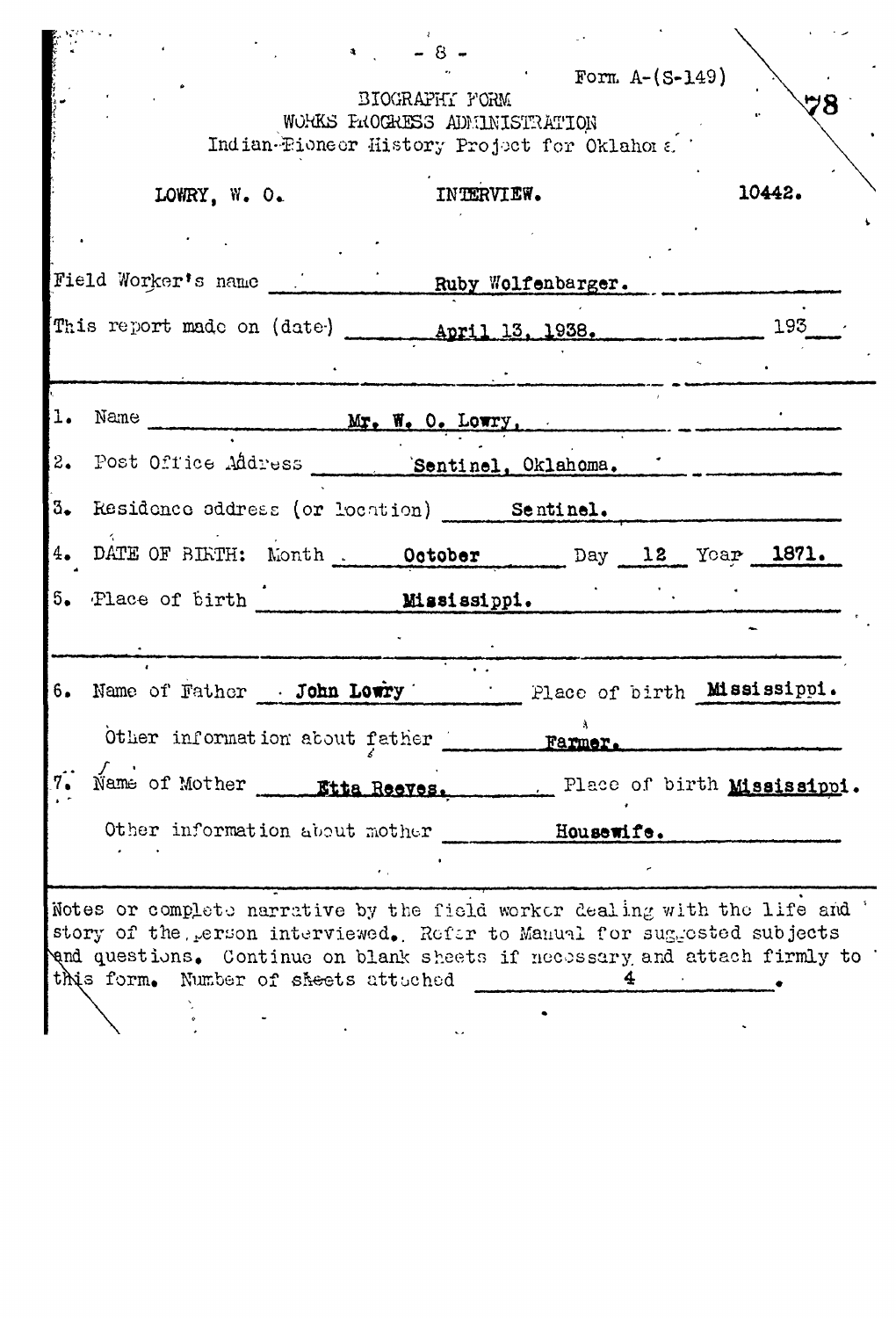**LOWRY, W. O. 10442. 10442.** 

**Huby Wolfenbarger, Investigator, April 13, 1938«**

> **An Interview With W. 0. Lowry, Sentinel, Oklahoma.**

**I oaine v4th my parents, John and Etta Lowry, to the** Territory in March, 1890. We moved from Texas. We had two wagons and brought about one hundred fifty goats with **us. We had several boys with us who helped with the goats. We left Texas because of the drought down there and we** didn't have enough land. We thought that we could do so **muan\better up here in the new country. We were on the road ab\ut three weeks; progress was very slow with the goats as w\let them graze a few hours each day. Grasa\ \** was very plentiful. We got lost several times; the roads were just cow trails across the prairie. We saw lots of **wild game as we orossed the country; deer, rabbit, opon, opossum and wild turkey\ We also saw lots of wild cats and fox.**

**My father bought an Indian lease, I think it was about one hundred aores, at Slmore Oity^in the southern part 'of** the state. Our first home was a two-room log house with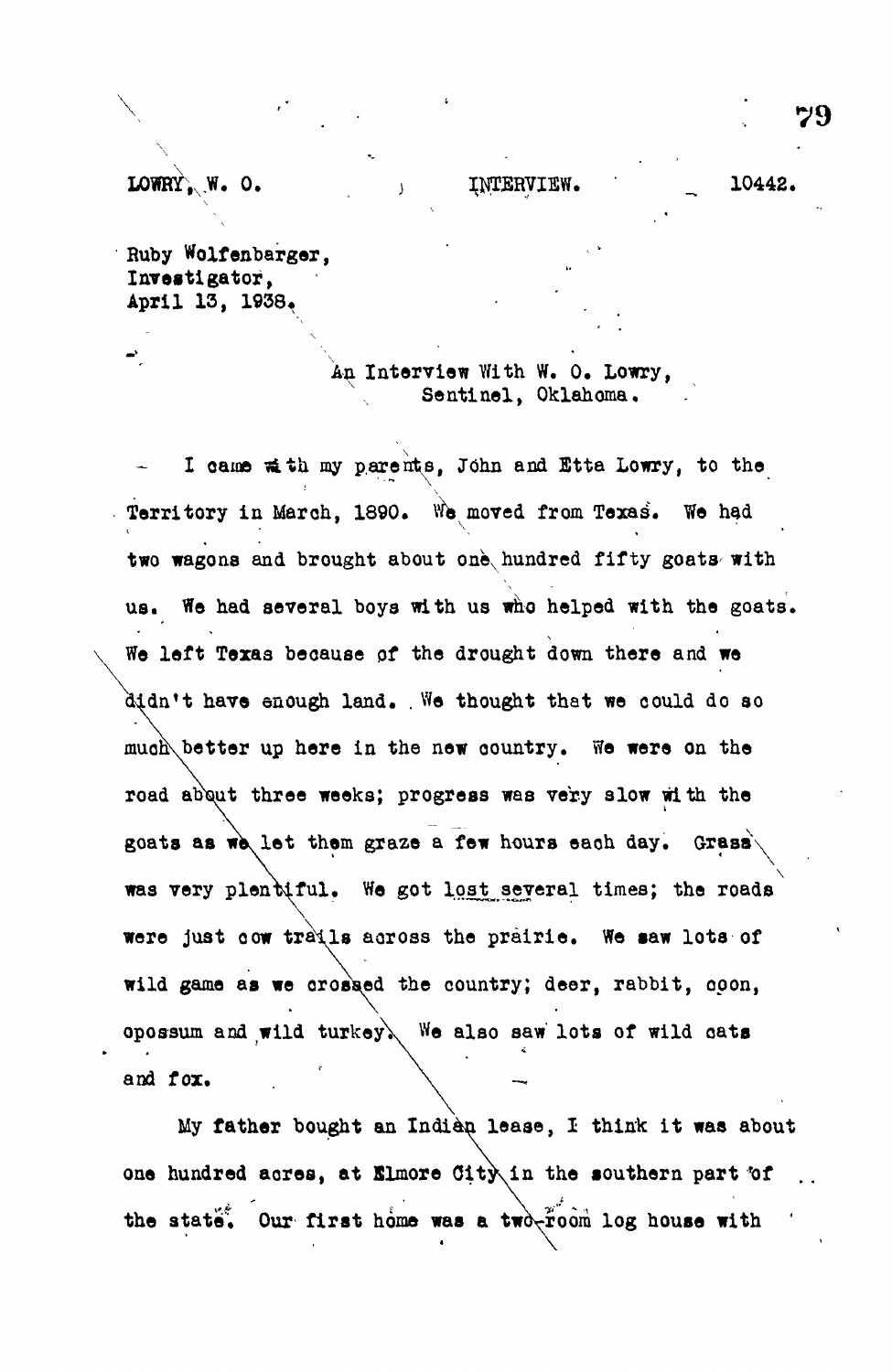**- 2 -**

**a fireplace, and a small half-dugout covered with poles and split cottonwood boards. Our beds^ were just poles and boards made into the walls; our mattress was made of straw. We cooked over the fireplace with a skillet and** lid. Our dishes were tin. Our tables and chairs were **home-made. \_**

**We had a good well of water near the house. We burned wood;we cleared the land just as fast as we could. This was a timbered country and we had to clear the land** before we could plant our orops. We broke our land and **planted corn and a garden just as soon as we could, but** didn't have very much luck with it. We had about ten head **of horses. We older boys worked out,plowing for our close neighbors when we could. We had to furnish our team and got seventy-five cents- per day. Times were very hard with** us at that time; we put what money we had into our land and **we didn't have any to live on. We didn't have any schoola** or churches for about three years after we came up here.

**We lived about nine years there. In 1899 we decided** to sell out and come out here. We had two wagons and one **buggy to make"fhis trip. We sold our goats before we left;**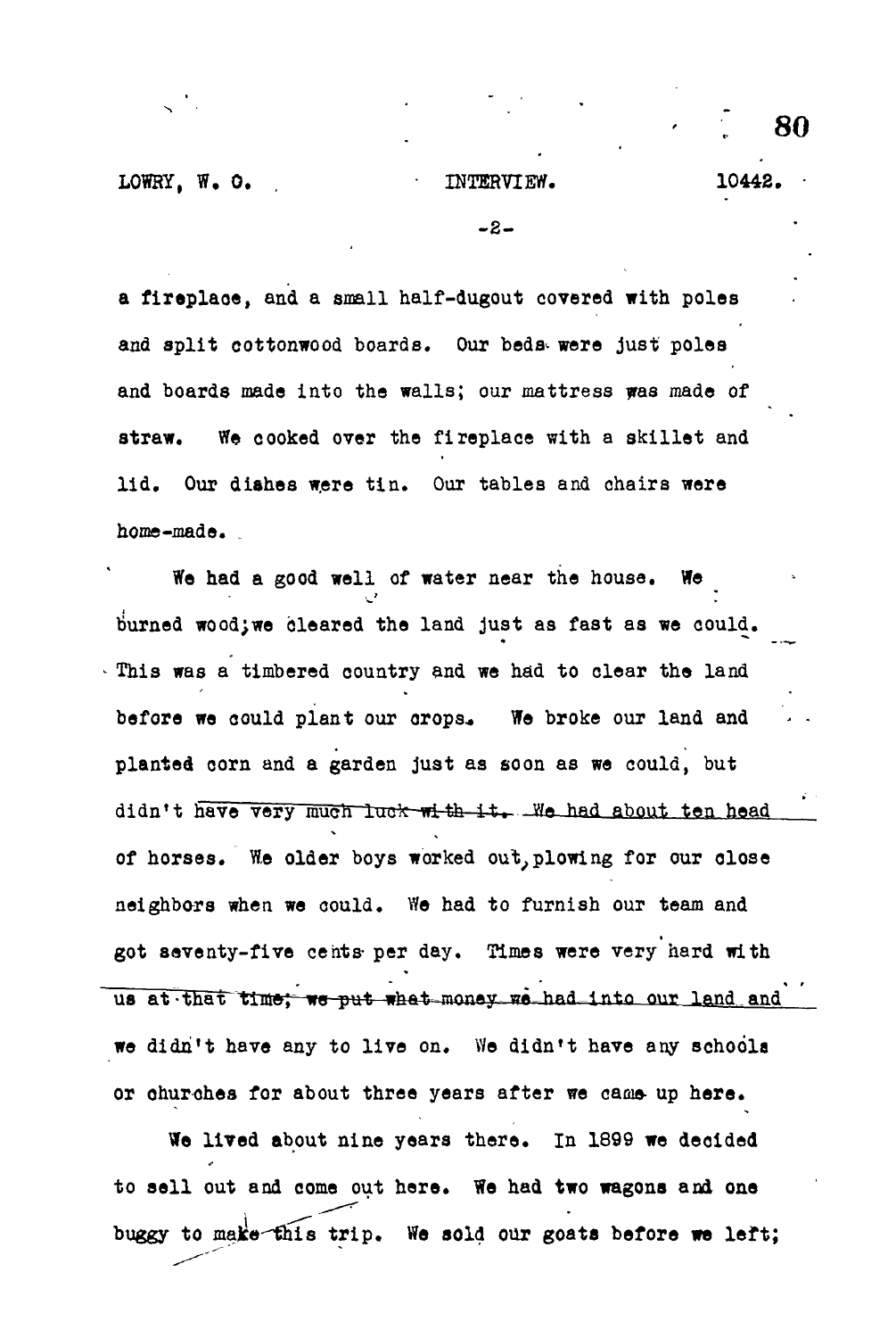**LOWRY, W. O. 32. INTERVIEW. 10442.** 

**- 3-**

**grass was very soaroe and the other settlers didn't like** them. We got lost and wers off the road-for several .. **days; the creeks were up and the bridges were washed out. We used up all of our food and were without anything to eat exoept rabbit and cornmeal cooked without salt for three days. We came upon a ranch house and asked for food. We stayed with them for three days and nights; when we left they gave us a side, of meat, lard, flour, sugar, coffee and potatoes and would not take any pay for them.**

**We located at Delhi, in the western part of Oklahoma,** I filed on land at Mangum; this cost me about six dollars. We lived in a half-dugout about 8 x 10. We nearly starved **.the first two years that we lived out here. We didn't have any season for crops. Our principal crop out here was cotton. We had to haul this twenty-five miles to get** it ginned; sometimes it took a week to get it ginned.  $\sqrt{N}$ . **had to sell our oows one at a time to get money to live on. I hauled freight from Vernon, Texas, for two years. We took four wagons with four horses to each wagon; we**